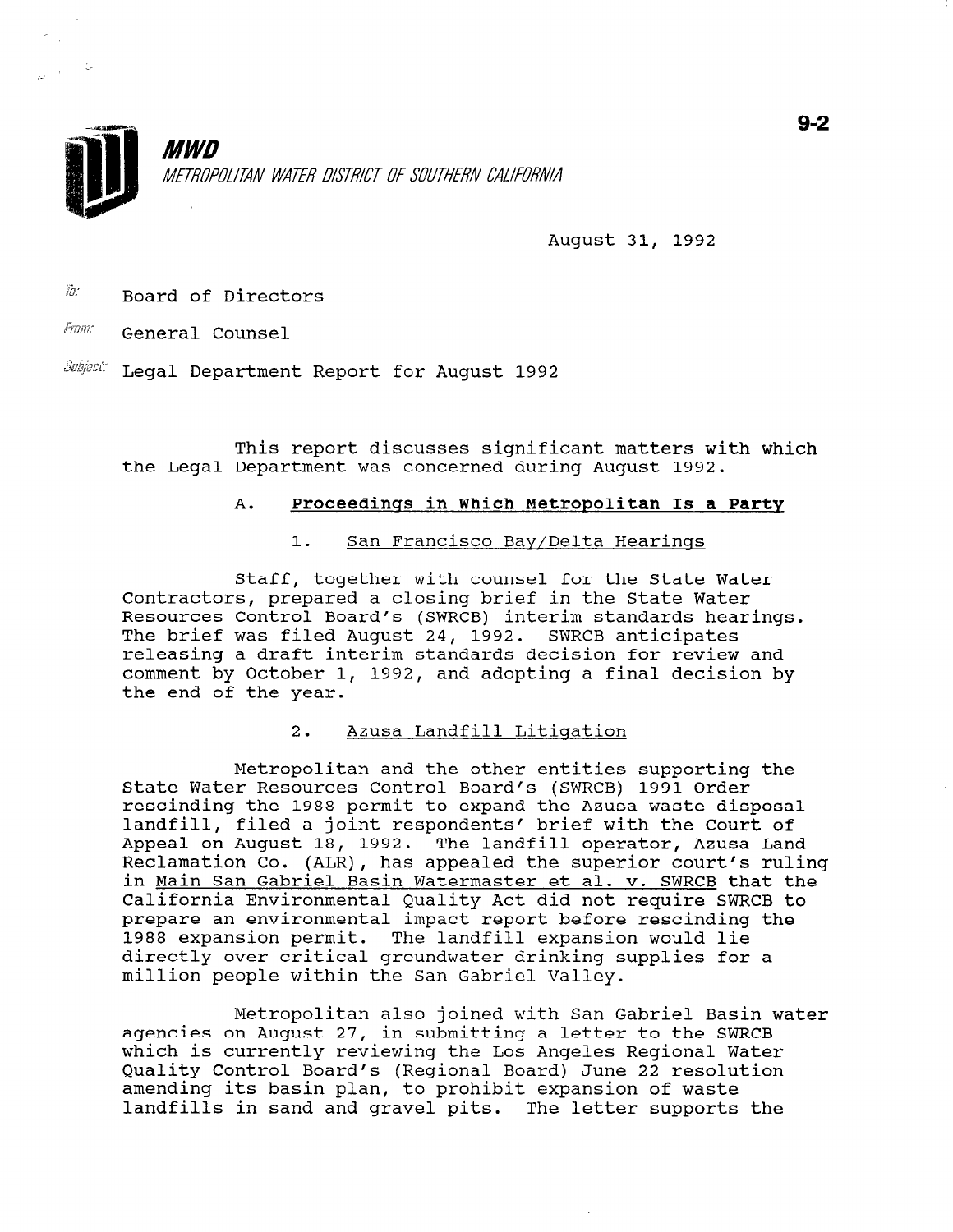$\sim$ 

Regional Board's prohibition and responds to suggestions by the Regional Board Executive Officer regarding inapplicability of the prohibition to the Azusa Landfill expansion. SWRCB has indicated it may consider this matter at its October regular meeting.

## 3. Metropolitan Water District of Southern California v. Lorene Brown et al.

On August 23, 1991, a Metropolitan employee was injured in an automobile accident while driving a Metropolitan van. The driver of the other automobile was Lorene Brown. As a result of the automobile accident, the Metropolitan employee was provided with workers' compensation benefits by Metropolitan. Metropolitan alleges that Ms. Brown was responsible for the accident. Accordingly, on August 21, 1992, Metropolitan filed an action in the Los Angeles County Superior Court seeking to recover the workers' compensation payment made to and on behalf of its injured employee.

### B. Proceedings of Interest to Metropolitan

# 1. Ward Valley Radioactive Waste Disposal Facility Proceedings

On August 18, 1992, the Court of Appeal in Sacramento granted Metropolitan's application to file a friend-of-thecourt brief in three actions filed to force the Department of Health Services (DHS) to proceed with its licensing process for the Ward Valley low-level radioactive waste disposal facility some 20 miles west of the Colorado River near Needles, without holding an adjudicatory hearing as DHS had planned.

Metropolitan's brief advised the court of the importance of Metropolitan's Colorado River water supply and of the importance of an adjudicatory hearing in resolving matters of public perception regarding disposal of radioactive materials. The license applicant, U.S. Ecology, has filed an materials. The ficense appricant, 0.5. hoofogy, has fill<br>expection to Metropolitan's brief on the basis that thi litigation is an inappropriate forum to raise concerns regarding public perception of potential threats from the regaruing publ

On August 27, the court allowed the Senate Rules Committee to intervene, consolidated all three cases COMMILLEE LO INTERVENE, CONSOLIDATED ALL THREE CASES (California Raufoactive Materials, etc., et al. v. nealth &